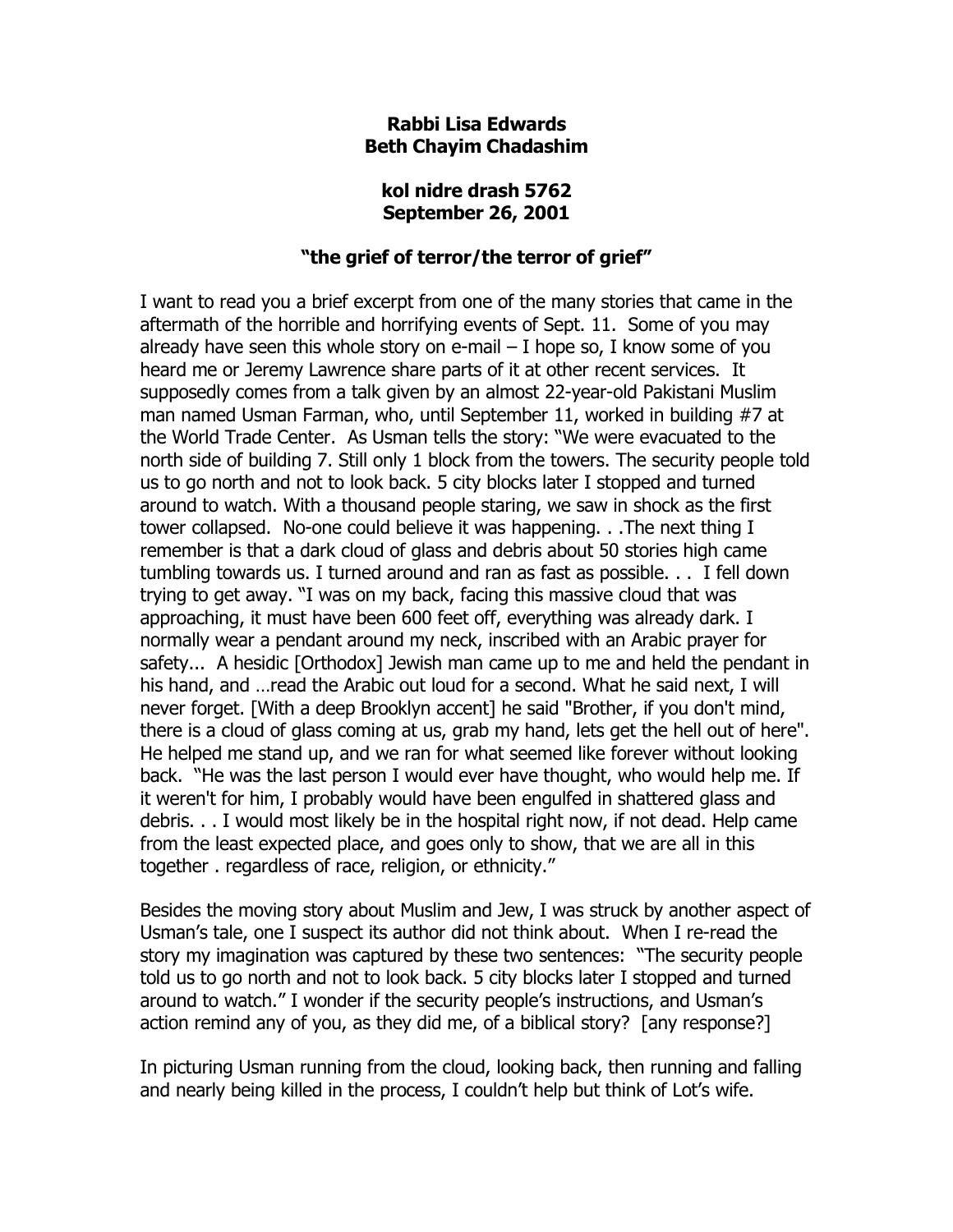Remember the story in the Book of Genesis? As she and her family escaped from the burning cities of Sodom and Gomorrah, Lot's wife looked back and became, says Genesis, a pillar of salt. Of course this begs the question: am I comparing the World Trade Center, with its twin towers, even with its own zip code, to the twin cities of Sodom and Gomorrah, destroyed by God because not even 10 righteous people could be found living in them?

So I need to say LOUD AND CLEAR: NO! I AM NOT comparing the WTC to S & G. I do not believe that the terrorists were working for God, or that God believed the towers should come down. A certain one or two of my clergy "colleagues" may believe such a thing, BUT I CERTAINLY DO NOT.

I only bring up Lot's wife to compare her to the rest of us, to the ones who – like Lot and his wife and daughters – literally had to run away from the twin towers in order not to be killed; and to those of us far away who kept looking – obsessively – at the videos of the towers, the planes crashing into them, the flames, the smoke, the smoldering, their fall. Nearly all of us can play in our mind's eye those shots from nearly any angle, any speed – real time, slow motion, fast forward, rewind.

The image of Usman -- our young Pakistani Muslim friend -- looking back, falling, nearly being overwhelmed by the cloud of glass and debris, haunts me in the same way I am haunted by the image of Lot's wife becoming a pillar of salt. The rabbis and the commentators have little to say about Lot's wife. They try to explain her peculiar fate by saying it was a punishment, though the text doesn't say that, and that she must have committed some sin involving salt. Overall, though, the commentators don't spend too much time on her really, nor does the Torah itself -- virtually all it has to say about her is contained in that one verse: "And his wife looked behind him, and she became a pillar of salt" [Gen. 19:26]. The Torah doesn't even bother to give her a name. No one seemed very interested in poor Mrs. Lot until more recent contemporary women commentators give her a little more attention.

But it wasn't until I thought about her in conjunction with Usman and the thousands of others running away from the cloud and the collapsing towers on September 11, that I understood what happened to Ms. Lot. Surely, the salt that paralyzed her came from her tears . . . tears of grief as she stopped to look back at her beloved city, as she stopped to look back at where her other daughters and their husbands still remained, having refused to flee, thinking the warning was a joke [see Gen. 19:14]. Surely the salt that froze her into a pillar came from her tears . . . tears of grief as she saw what befell her home, her daughters, her friends; tears of horror as she looked at the cities crumbling to the ground, burning in "fire and brimstone" (yes, the Torah is the source of that expression); tears of worry and fear and emptiness as she thought about what might lie ahead.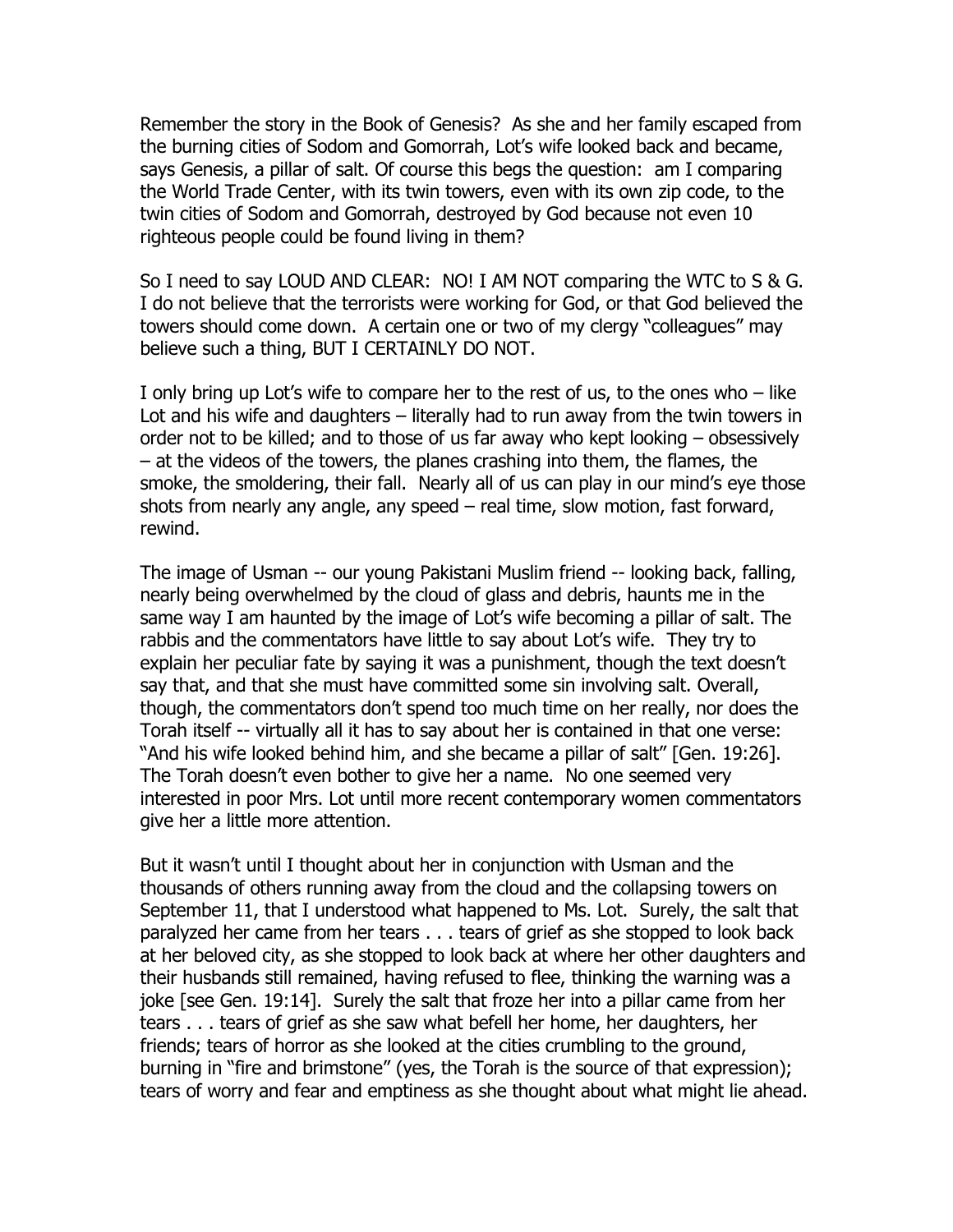Salt, is a preservative but as we all know, ironically, in too great a quantity, salt is also a killer. The Dead Sea in Israel is so called because it is so salty that nothing can live in it. So too, salty tears can be healing, but if a person can't stop crying, his or her very life is endangered. I see the potential all around us. I worry that many of us are in danger of suffering the fate of Lot's wife. Don't get me wrong, I'm not saying "get over it already." I'm not saying, "don't feel that way," or "don't cry." On the contrary, I want us to grieve  $-$  I know we need to  $-$  I want us to hold on to each other; I want us to have been doing all those things we've been doing the last two weeks. And I know it has only been two weeks and a day – not much in the scheme of things, not much time at all when it comes to such pain. But I am also saying we must figure out how to go on . . . each at our own pace to be sure and in our own way. . . but we need to go on. We'll never "get over it" exactly, how could we? and especially not yet while we're still taking in the enormity of it all. . . but . . . eventually . . . I think sooner than some of us would be inclined to do . . . we must go on.

I am saying go ahead and grieve, but I am also saying: let's not become captives of our grief, don't let it incapacitate us, paralyze us, freeze us; let's not become encrusted in the salt of our own tears or the tears of others. Let's not turn into a pillar of salt like our poor dear Ms. Lot. By the way, more than one collection of midrashim [Midrash Tanhuma 4:8 –and Sefer Hayashar, a medieval chronicle of biblical history first printed in Italy in the 16th c.] do give Lot's wife a name. The name they give her is "Edith." Odd choice, do you think? Edith in Hebrew is tydi[e Adit, the feminine form of the word "witness." [see Biblical Women in the Midrash by Naomi Hyman, Aronson, p.35, ftnt 3; and Judith Antonelli, p.40, In the Image of God: A Feminist Commentary on the Torah]

Perhaps this is what we have most to be afraid of  $-$  the witnessing. Ask survivors of any atrocities – any human cruelty. It's not that we don't know such hatred exists in the world (has always existed). It's not that we don't know that vicious hate-based crimes against humanity happen ongoingly all over the earth. We know all too well that the world, our lives, our people Israel have had no shortage of collective trauma and tragedy. But this one we see, some people we know were there, many of us had visited the WTC ourselves. This one leaves 10-15,000 American children and some foreign children too – children a lot like our children – children growing up in childhoods not unlike most of ours – now suddenly and violently and cruelly and senselessly without a parent (some lost both parents). Some NYC commuter towns lost several hundred residents. Some congregations lost 25 or 30 members – all on one day. Haven't we Jews had enough to be witness to, do we have to take on this one too?

Can we really say, as I hear so often these days, that we have not lost our innocence until now? [We heard that six years ago too, when a Jew killed Yitzhak Rabin] We? We Jews? Some call our religion a lachrymose one – based on tears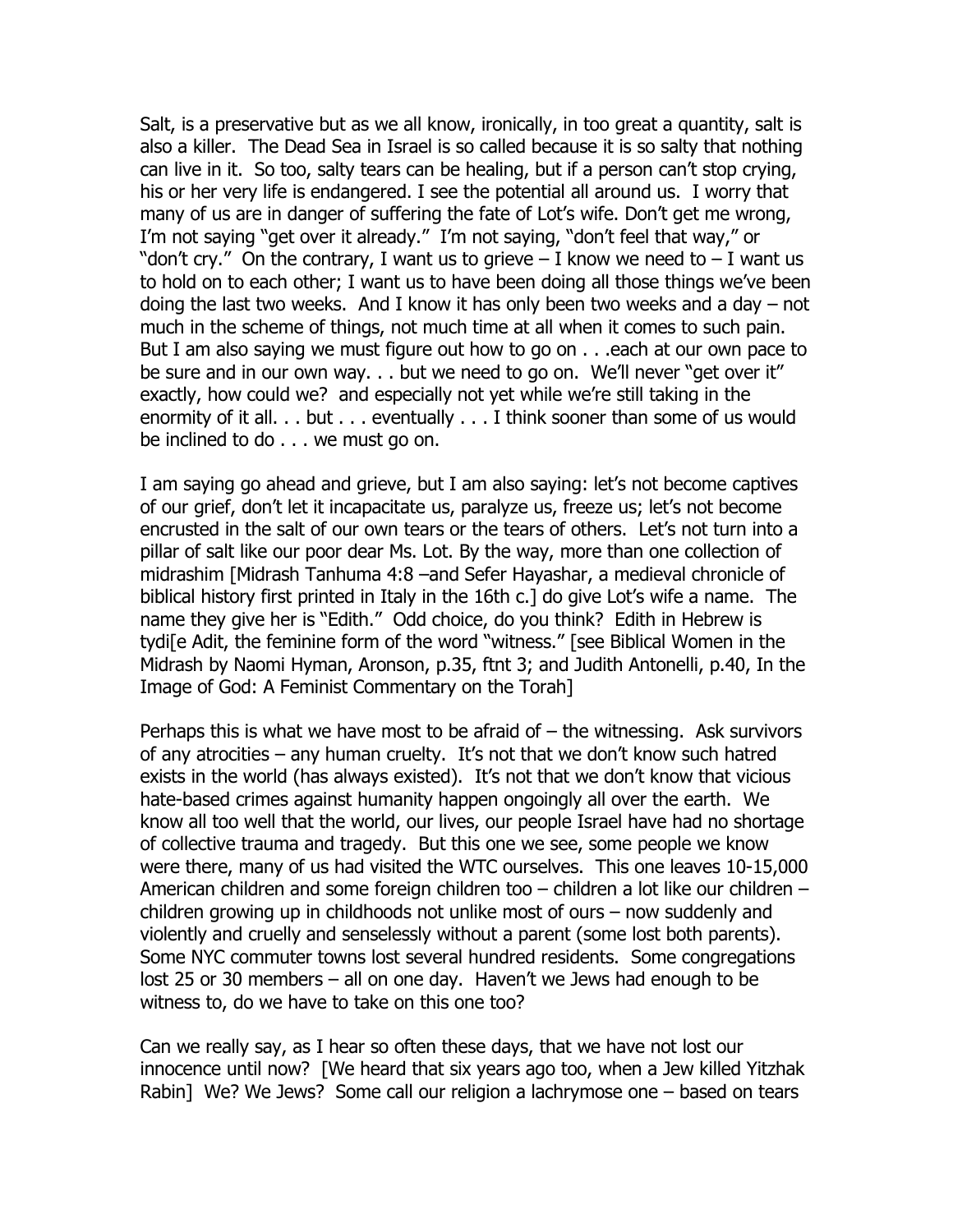shed from centuries of terrible persecution. We even have a Jewish holy day each year – Tisha B'av -- whose reason for being is to mourn all the collective losses our people have experienced for thousands of years. We who lost six million souls and so much else within the lifetime of many of us, surely we're not just now losing our innocence?

So how do we explain these feelings? this lethargy? When will we make it through one whole day without being caught up short with a new thought or some reminder of what happened, not to mention all the uncertainty about what's to come? "When," asks Fran, "will my sense of humor return?" And when will collective depression end? and our tempers return to normal? when will our joie de vivre reappear? when will we be able to wish one another a sweet new year or a happy birthday without tempering it in some way? And when, by the way, will those things return naturally, for I have another worry as well about some of us. Even as I worry that some of us are in danger of paralysis due to grief, I worry that others of us are in danger of the opposite  $-$  of stuffing it all down, putting it away some where (denial is also a powerful tool), not dealing with the fear, the grief, the worry, the sorrow. Some of us have turned off the TV and the radio, and even our computers – to protect ourselves, we say, we don't want to look, don't want to know. And I don't fault any of us for that desire, but we do need to be aware of that impulse as well.

Tomorrow during the day we will recite again, as we did on RH, the long prayer known as the Unetanah Tokef, best known for its verse: "On Rosh Hashanah it is written and on Yom Kippur it is sealed…who shall live and who shall die". It's one of the few prayers recited only on RH and YK, and also recited on both RH and YK, and though centuries old, it feels, say some, like it must have been written just last week. I want to mention another part of this prayer that we often don't notice. It's sort of hiding there in the part we mostly do notice, the part that not only asks "who will live and who will die?" but also offers that unsettling list of different ways in which we might die. But tucked in there with the "kinds of death list" are several other questions, vital ones for us witnesses, for us survivors, whose task is to grieve and to help repair our broken world: "On Rosh Hashanah it is written and Yom Kippur it is decided . . . who shall have rest and who can never be still, who shall be serene and who will be confused, who will be tranquil and who will be tormented, who will be impoverished and who enriched, who will be brought low and who will be lifted up. [note: a variety of prayerbook translations here]

"But teshuvah, and tefilah and tzedakah annul the evil decree." Or as one prayerbook [Reconstructionist] put it: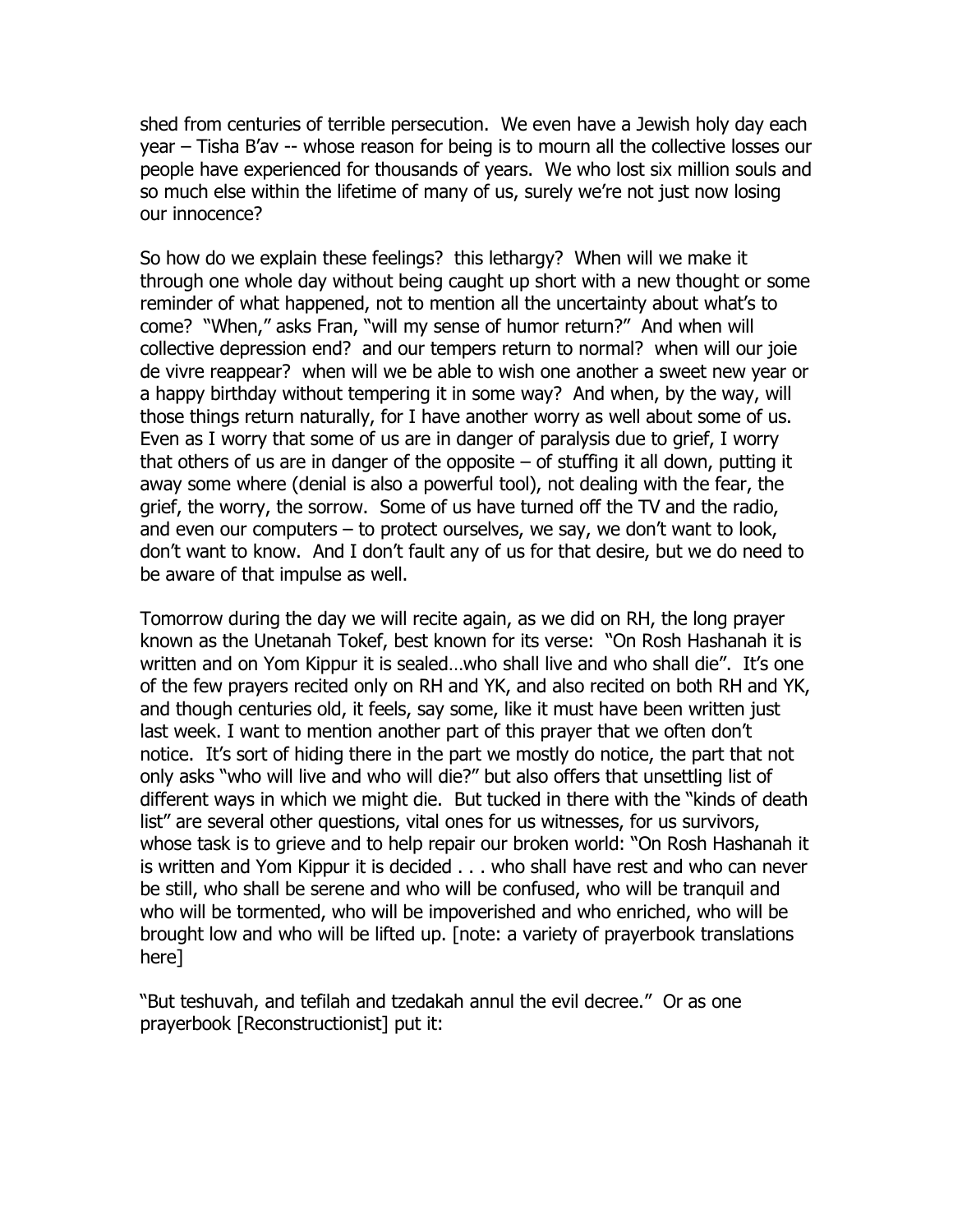But repentance, prayer and just (righteous) acts "make easier what God may decree, make easier what life holds in store, make easier facing the world, make easier facing ourselves." [Kol Haneshema Mahzor, p. 875]

What's happened in our world since September 11 threatens us in all kinds of ways, and in part how we deal with our feelings about it will help determine whether we will remain as we've been these last two weeks: restless, confused, tormented, impoverished, brought low; or whether we can find again rest, serenity, tranquility, spiritual enrichment. How we act, what we do for ourselves and in the world will help determine if we will yet again be lifted up.

In Judaism, we are taught that grief acknowledged but not exaggerated, grief given its proper time but not allowed to go on indefinitely, grief permitted but not given free rein, grief done in the company of dear ones and community and not all alone, can eventually restore our equilibrium and bring us back to life. One way Jews grieve in community is to periodically bring all our griefs together in one place, as we'll do tomorrow afternoon at our Yizkor memorial service.

A colleague of mine, Rabbi Cynthia Culpepper, in her commentary on Lot's wife suggests that perhaps Lot's wife turned herself into a pillar of salt, so that she might serve both as a memorial to the past and a guidepost to the future. A wordless guidepost and a wordless memorial – like silence itself, we must make of it what we can. For me, Edith, Lot's wife, is a reminder of the difficult role of being witness, and also of the preciousness and the danger of tears and of grief. Edith, my salty witness, reminds me of the need to mourn the human loss, but also the need to put it in perspective in our own lives. We can look back, but we can't only look back; we can grieve and we can be afraid, but we can't let the salt of our tears overtake and paralyze us.

It occurs to me that Lot's wife, Edith, may not have been paralyzed only by her own tears. Perhaps what froze her there were the cumulative tears of her family and all the others who might have escaped from their burning city. And perhaps some of God's tears were shed there too, for the destruction of so many of God's creatures, and for the failure of the people made in God's image – perhaps God shed tears for a magnificent creation gone so awry. More than enough tears were shed, I'm sure, to make a salt pillar.

Remember our friend Usman, who looked back and almost died? I barely mentioned what we all probably loved most about that story – that lovely and funny Jewish fellow who appeared from no where and saved Usman's life. Do you suppose this story is even really true? We so want it to be, but does it really matter one way or the other? I don't think it matters because whether they're real people or not, I suspect they've been saving lives all week, since the story first began circulating.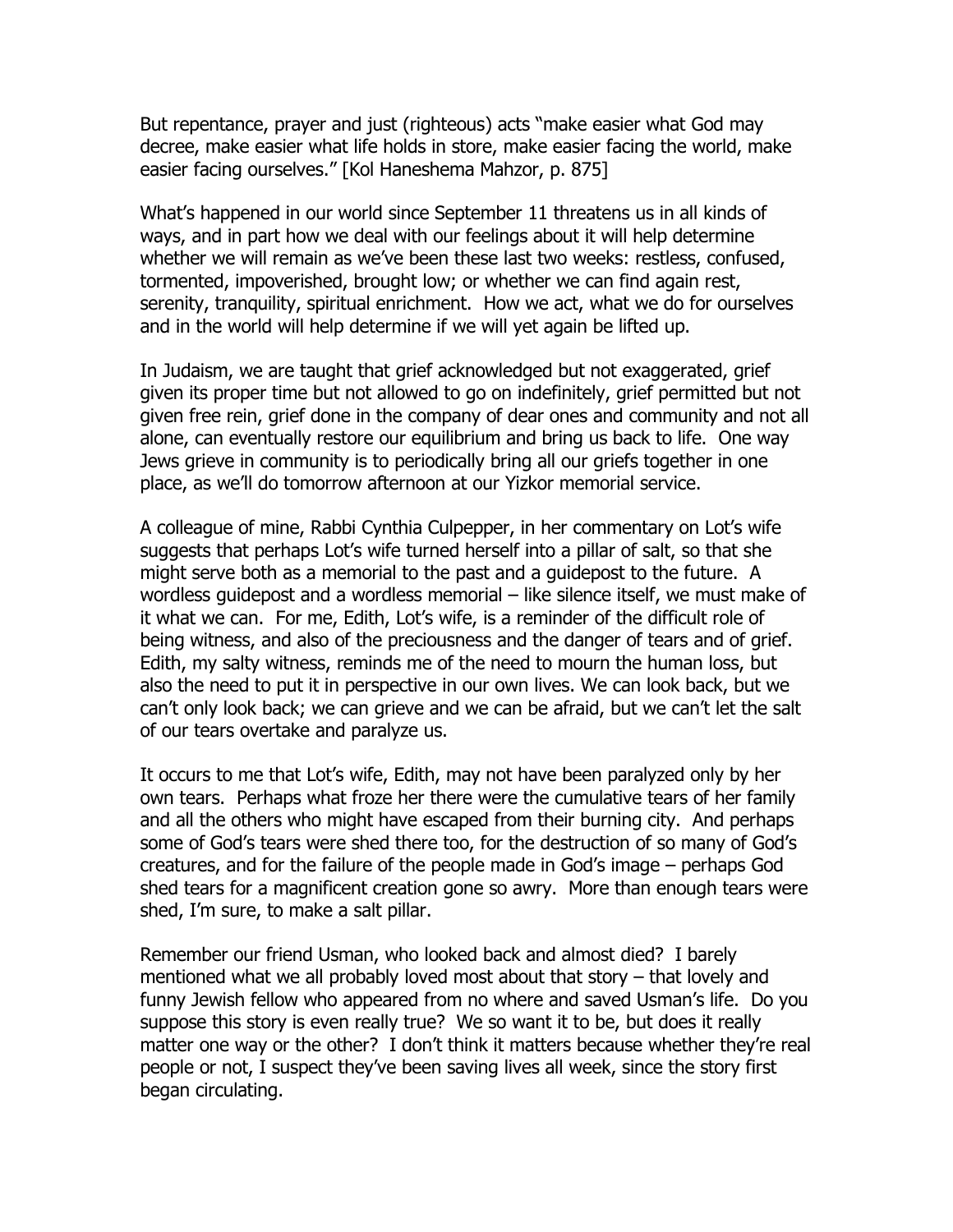We Jews so love this story of this Jewish guy who might easily – almost excusably – have let hatred or prejudice or just fear or selfishness or an instinct of selfpreservation get the better of him that day, but who – clearly because of his Jewish values we like to think (as if no other people have such values!) – risked his own life to help a stranger. And who among us would have faulted him if he'd kept running right by Usman Farman without stopping? (Usman Farman – Us man – U.S. Man? Far man – is his name some American Pakistani Muslim version of "Everyman"?)

The nameless Jewish hero of our story [should we call him Edith? or just Ed perhaps], we think, must surely have been remembering the verses in the Torah portion we'll be reading tomorrow afternoon: "Do not stand idly by the blood of your neighbor. . .Love your neighbor as you love yourself," [Levit. 19:18]. For although no one would have blamed him for running right by, our Chasidic friend Ed did stop, and when he did he kept Usman and maybe himself too, and maybe for that matter us as well, from turning into a pillar of salt, from being only, or not even, a witness. In stopping and helping (and maybe even in using humor – yes, I'm sure the humor is part of it), our Jewish friend did all three things we're encouraged to do in our terrifying unetanah tokef prayer, the three things that our prayer says "avert the severity of the decree." Or to be more literal: "annul the evil decree." Do you remember them? Tefillah, tzedakah, tshuvah [in Unetaneh Tokef prayer, but based on Genesis Rabbah 44:12].

How did "Ed" do tefillah -prayer? Remember what Usman described? "I normally wear a pendant around my neck," he said, "inscribed with an Arabic prayer for safety . . . A hesidic [Orthodox] Jewish man came up to me and held the pendant in his hand, and looked at it. He read the Arabic out loud for a second." Tefillah – prayer – our Hasidic friend prayed out loud – okay it was a Muslim prayer for safety, but he knew a prayer to God when he saw one (where do you suppose he learned Arabic anyway?).

What happened next? Our Chasidic friend performed an act of tzedakah – of just action, of righteousness, of doing the right thing. Remember? "What he said next," Usman narrates, "I will never forget. …he said 'Brother, if you don't mind, there is a cloud of glass coming at us, grab my hand, lets get the hell out of here'. He helped me stand up, and we ran for what seemed like forever without looking back.

Tzedakah – just action: In extending a hand, he saved a life. The second to last sin in the traditional long, long list of sins recited on Yom Kippur is Al cheyt shekhatanu lifanecha For the sin we have sinned against You beet'sumet yad: "in the matter of extending a hand." For our Chasidic friend this year let's change cheyt – sin – to mitzvah: Al mitzvah 'For the mitzvah we have performed before You in the matter of extending a hand.'